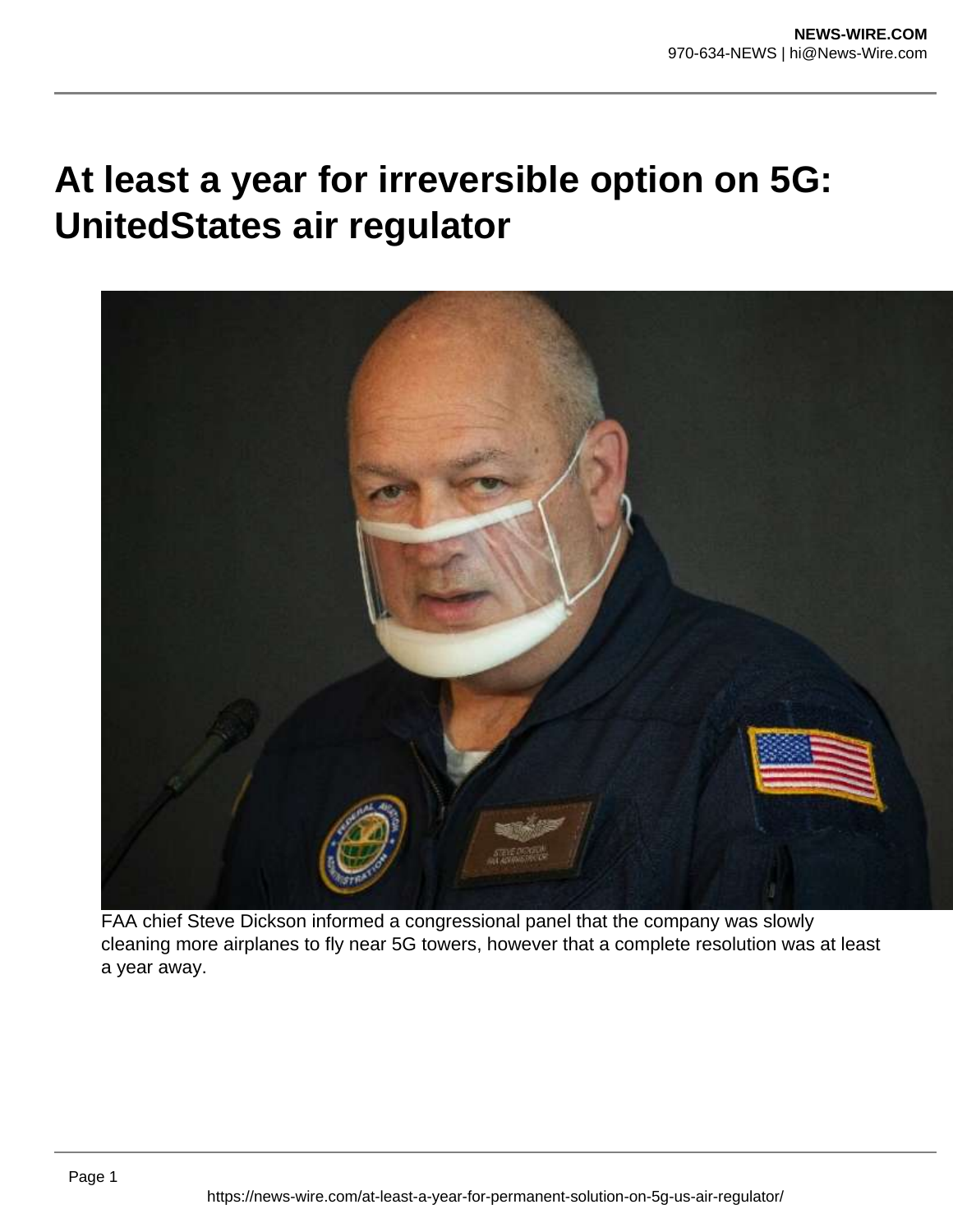The United States will slowly authorization more 5G telecom service near airports, however a long-lasting service on air security issues will take at least a year, a senior regulator stated Thursday.

Federal Aviation Administration (FAA) chief Steve Dickson, stated the company will "continue to diminish the issue" in the coming months, however a last resolution would not be prepared till "probably early 2023" or lateron.

Dickson appeared at a congressional hearing focused on the application of 5G service in the United States, which was consistently postponed due to issues the signals would interfere with radio altimeters that permit airplane to conduct low-visibility landings.

On January 18, Verizon and AT&T concurred to hold-up 5G execution at some airports. Since then, the FAA hasactually been slowly cleaning more airplane following a evaluation.

The regulator has stated about 90 percent of UnitedStates business airplane haveactually been cleared for most low-visibility approaches in locations with 5G, however airlinecompanies have had to ground or reroute some aircrafts that have not been cleared.

Dickson stated the company anticipates to eventually concern air value requirements that will spell out the upgrades required for all airplanes to guarantee there is no disturbance with 5G.

During the prolonged hearing, legislators from both celebrations revealed aggravation with the execution of 5G.

The telecom business customized their prepares just after an protest from airlinecompanies caution of mass disturbance quickly previously the prepared ramp-up, a procedure explained as "harrowing" by one witness Thursday.

Dickson stated a source of the issue hadactually been absence of information on telecom signals, which had not been sent to regulators at the Federal Communications Commission (FCC) till really justrecently.

Dickson stated there hasactually been substantial enhancement in details sharing with the FCC and telecom business, however yielded that "the procedure didn't serve anyone well."

The FCC did not affirm at the hearing.

© 2022 AFP

**Citation**: At least a year for long-term option on 5G: UnitedStates air regulator (2022, February 3) recovered 6 February 2022 from https://techxplore.com/news/2022-02-year-permanent-solution-5g